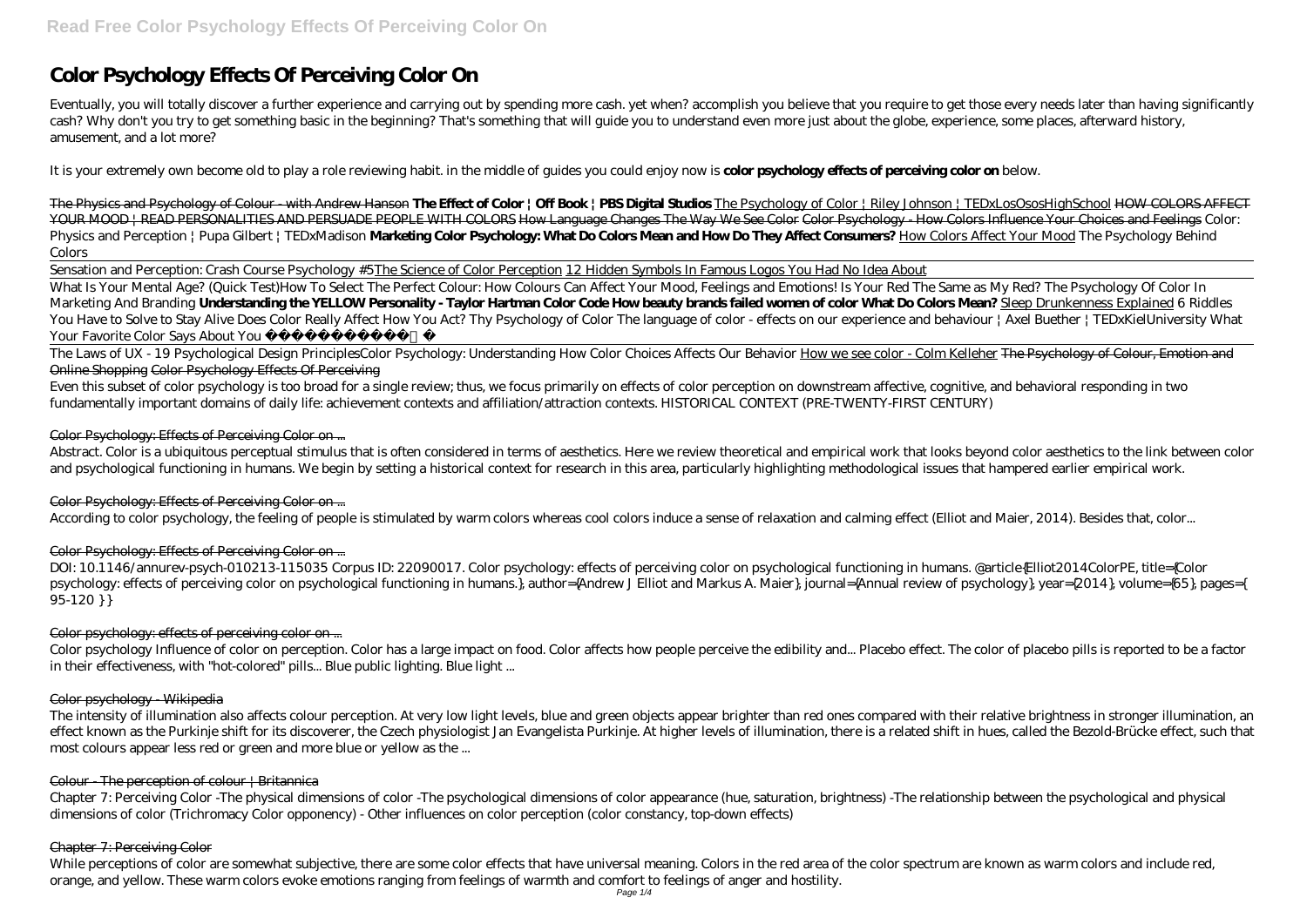#### Color Psychology: Does It Affect How You Feel?

Common Psychological Effects of Colors purity innocence cleanliness sense of space neutrality mourning (in some cultures/societies)

#### Color Psychology: The Psychological Effects of Colors

The psychology of color as it relates to persuasion is one of the most interesting—and most controversial—aspects of marketing. The reason: Most of today's conversations on colors and persuasion...

## Color Psychology: How Colors Influence the Mind ...

It can even reveal your personality traits depending on your favorite color. RED. Red makes us feel energized as it symbolizes the color of blood. It is also a very sensual color as it focuses the... ORANGE. Orange is a youthful color typically associated with adolescence and fun and frivolity. We ...

## Color Psychology: How Different Colors Affect Our Perception

Color Psychology: Effects of Perceiving Color on Psychological Functioning in Humans Color Psychology: Effects of Perceiving Color on Psychological Functioning in Humans Elliot, Andrew J.; Maier, Markus A. 2014-01-03 00:00:00 Humans encounter the world as a colorful place. Color is perceived on essentially every object that we view in daily life; it is even present in our dreams (Rechtschaffen ...

## Color Psychology: Effects of Perceiving Color on ...

Blue light has been shown to increase subjective alertness and performance on attention-based tasks [14, 15]. Holzman stated that blue has the greatest effect on body restart to daily rhythm ...

# (PDF) Color and psychological functioning: A review of ...

But they're also seen as the least shy of any hair color—and in one interesting study, the most successful: when researchers analyzed the hair colors of 500 CEOs, they found that 4% had red hair. This might seem minute, but when you consider the extreme rarity of redheads in the population, it's actually quite a significant percentage.

Color psychology is the study of how colors affect human behavior, mood, or physiological processes. Colors are thought to influence our buying choices, our feelings, and even our memories. Ideas related to color psychology are heavily implemented in the areas of marketing and design.

#### Color Psychology and Human Behavior

The psychology of colour The most important aspect of colour in daily life is probably the one that is least defined and most variable. It involves aesthetic and psychological responses to colour and influences art, fashion, commerce, and even physical and emotional sensations.

#### Colour The psychology of colour | Britannica

Color psychology suggests that different colors can evoke psychological reactions. For example, color is often thought to have an impact on moods and emotions. Sometimes these reactions are related to the intensity of a color, while in other cases they are the product of experience and cultural influences. How does the color green make you feel?

# Green in Color Psychology: How Does Green Make You Feel?

The negative and positive psychological effects of colors can be observed in human beings based on the combinations in which they are used. In a study conducted on men and women by Kuller in 1981, color was shown to have a great effect on EEG and heart rate, as well as the emotional perception of objects. SPECIALIST PSYCHOLOGIST AYBEN ERTEM

# Renk Etkisi | The Effect of Color | Psychology and Color

Color Psychology: Profit From The Psychology of Color: Discover the Meaning and Effect of ColorsThe book "Color Psychology" explains the different psychological effects that different colors have on the human mind. Color consultants believe that the colors used in the design of any object or environment (e.g. a website) can have a significant impact on the emotions and performance of people within that environment and that people respond, even at a psychological level, to colors. Based upon fundamentals in Color Psychology, with years of research by color psychologists, the characteristics of certain colors have been identified to cause an emotional response in people. This was done by studying the response from hundreds of thousands of test subjects around the world in order to isolate how certain colors make us feel. What You'll Learn: How Color Can Improve Your Bottom Line How Color Can Affect People's Emotions Which Colors Suit Your Target Market Which Are The "Magic" Colors Which Color makes Shoppers Spend More And Much, Much More... The effect that color has on human emotions can be profound. Researchers have studied the biological perception of color, the relationships between color and emotion, and how different colors can be used to affect mood and behavior in predictable ways. Although The Psychology of Color is a relatively new area of scientific research, ancient civilizations believed in the influence of color on humans; the ancient Chinese, Egyptians, and Indians believed in chromotherapy. The Future Use of The Psychology of Color...Case Study: With worldrenowned Spanish chef, Ferran Adria, he focused on the color of the crockery. Guests sat down one side of a large table were given a pink strawberry dessert on a white plate. Down the other side of the table guests ate an identical dessert from a black plate. Those eating from the white plates rated the dessert as 10% sweeter than those who ate from the black plates. Subsequent experiments have shown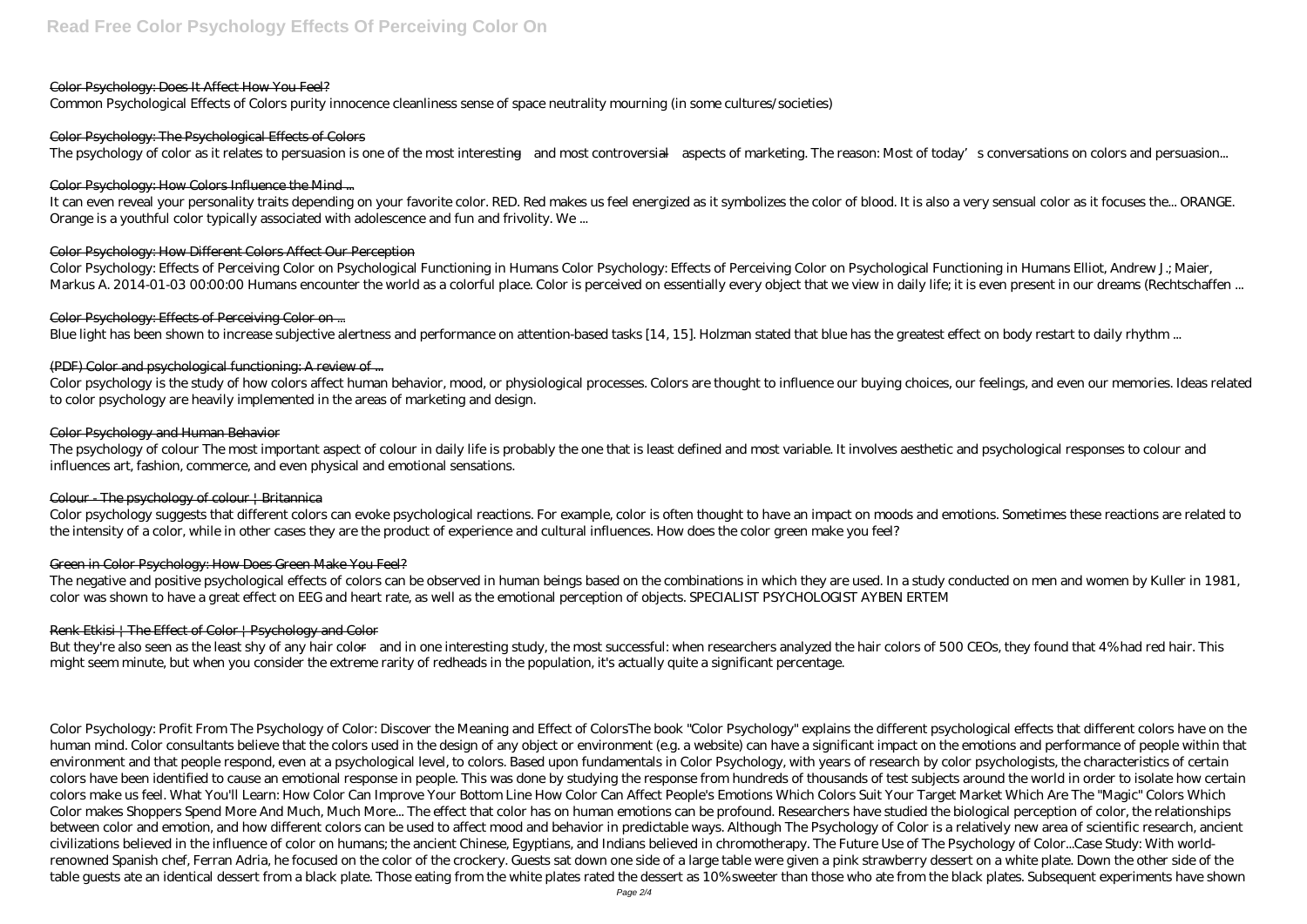# **Read Free Color Psychology Effects Of Perceiving Color On**

that introducing a square or angular plate intensifies the difference, with roundness accentuating sweetness. "Clearly contextual perception is a big opportunity." Johannes Le Coutre, a perception physiologist with Nestle. Who is This Book For? Anyone interested in the influence of color will get something from this book. However, primarily I wrote this book as a guide for all Internet Business People, Marketers and Entrepreneurs because I think it's essential that we all understand the psychological influence of color. Changing the colors on your sales page or website won't suddenly bring in millions of dollars but there is no doubt that a change of color may well result in a change of mood in the viewer; it's how you use that power that can determine your profitability. The challenge for you as an Internet Business Person, Marketers or Entrepreneur is to understand the theories of color and to use them in a profitable but professional and ethical way.People Who Read This Book: "I was blown away by the information. Great book." Jonathan Smith, WealthCrave.com "I can heartily recommend this Book. The book describes the emotional reactions that people may be expected to evince, based on considerable research by psychologists." David J. Linden, BizWebTX.com "It's fascinating to see the way that certain institutions use these colors in order to influence people." George Cuthbert, TheCopywritingRevolution.com "Know exactly what color combinations you will need to use on your site." Jeff Gibson, Mr. Affiliate. "Good read, I recommend it." Kaan Bimplis (Neurophysicist & Licensed NLP Trainer) NLPIstanbul.com NB: "Color Psychology" - color theory, color and design, and psychology of color and design.

We perceive color everywhere and on everything that we encounter in daily life. Color science has progressed to the point where a great deal is known about the mechanics, evolution, and development of color vision, but less is known about the relation between color vision and psychology. However, color psychology is now a burgeoning, exciting area and this Handbook provides comprehensive coverage of emerging theory and research. Top scholars in the field provide rigorous overviews of work on color categorization, color symbolism and association, color preference, reciprocal relations between color perception and psychological functioning, and variations and deficiencies in color perception. The Handbook of Color Psychology seeks to facilitate cross-fertilization among researchers, both within and across disciplines and areas of research, and is an essential resource for anyone interested in color psychology in both theoretical and applied areas of study.

The emergence of color psychology as a subject is considered to be one of the newest branches in psychology. Color Psychology is defined as the science or the study of the effects that colors tend to have over the moods, behaviors or feelings of the people. Color psychology is used in various fields because of the effects that colors tend to have over different determinants of human behavior. Color Psychology is considered to be a part of modern psychology. Colors help in determining the various unclear perceptions. There is no direct relation between the perception and color however they greatly complement each other. Colors help in improvising the effectiveness of the placebos. Color Psychology is widely used in the field of marketing and branding. The big companies and business consider color as an important part of their marketing strategy due to the fact that the colors of their products, goods, and services highly affect the perceptions and emotions of their customers which as a result determines the purchase rates of the products, goods or services. Colors have been used for treating the illnesses of the people which is known as Chromotherapy. Colors also affect the performing ability of an individual. A relation exists between the color and the time. Hence, it can be said that the color psychology is used in diverse fields and constitutes an important part of our lives.

In The Vision Revolution: How the Latest Research Overturns Everything We Thought We Knew About Human Vision, Mark Changizi, prominent neuroscientist and vision expert, addresses four areas of human vision and provides explanations for why we have those particular abilities, complete with a number of full-color illustrations to demonstrate his conclusions and to engage the reader. Written for both the casual reader and the science buff hungry for new information, The Vision Revolution is a resource that dispels commonly believed perceptions about sight and offers answers drawn from the field's most recent research. Changizi focuses on four "why" questions: 1. Why do we see in color? 2. Why do our eyes face forward? 3. Why do we see illusions? 4. Why does reading come so naturally to us? Why Do We See in Color? It was commonly believed that color vision evolved to help our primitive ancestors identify ripe fruit. Changizi says we should look closer to home: ourselves. Human color vision evolved to give us greater insights into the mental states and health of other people. People who can see color changes in skin have an advantage over their color-blind counterparts; they can see when people are blushing with embarrassment, purple-faced with exertion or the reddening of rashes. Changizi's research reveals that the cones in our eyes that allow us to see color are exquisitely designed exactly for seeing color changes in the skin. And it's no coincidence that the primates with color vision are the ones with bare spots on their faces and other body parts; Changizi shows that the development of color vision in higher primates closely parallels the loss of facial hair, culminating in the near hairlessness and highly developed color vision of humans. Why Do Our Eyes Face Forward? Forward-facing eyes set us apart from most mammals, and there is much dispute as to why we have them. While some speculate that we evolved this feature to give us depth perception available through stereo vision, this type of vision only allows us to see short distances, and we already have other mechanisms that help us to estimate distance. Changizi's research shows that with two forward-facing eyes, primates and humans have an x-ray ability. Specifically, we're able to see through the cluttered leaves of the forest environment in which we evolved. This feature helps primates see their targets in a crowded, encroached environment. To see how this works, hold a finger in front of your eyes. You'll find that you're able to look "through" it, at what is beyond your finger. One of the most amazing feats of two forward-facing eyes? Our views aren't blocked by our noses, beaks, etc. Why Do We See Illusions? We evolved to see moving objects, not where they are, but where they are going to be. Without this ability, we couldn't catch a ball because the brain's ability to process visual information isn't fast enough to allow us to put our hands in the right place to intersect for a rapidly approaching baseball. "If

Given its importance in analysing and influencing the world around us, an understanding of colour is a vital tool in any design process. Colour design provides a comprehensive review of the issues surrounding the use of colour, from the fundamental principles of what colour is to its important applications across a vast range of industries. Part one covers the main principles and theories of colour, focusing on the human visual system and the psychology of colour perception. Part two goes on to review colour measurement and description, including consideration of international standards, approval methods for textiles and lithographic printing, and colour communication issues. Forecasting colour trends and methods for design enhancement are then discussed in part three along with the history of colour theory, dyes and pigments, and an overview of dye and print techniques. Finally, part four considers the use of colour across a range of specific applications, from fashion, art and interiors, to food and website design. With its distinguished editor and international team of contributors, Colour design is an invaluable reference tool for all those researching or working with colour and design in any capacity. Provides a comprehensive review of the issues surrounding the use of colour in textiles Discusses the application of colour across a vast range of industries Chapters cover the theories, measurement and description of colour, forecasting colour trends and methods for design enhancement